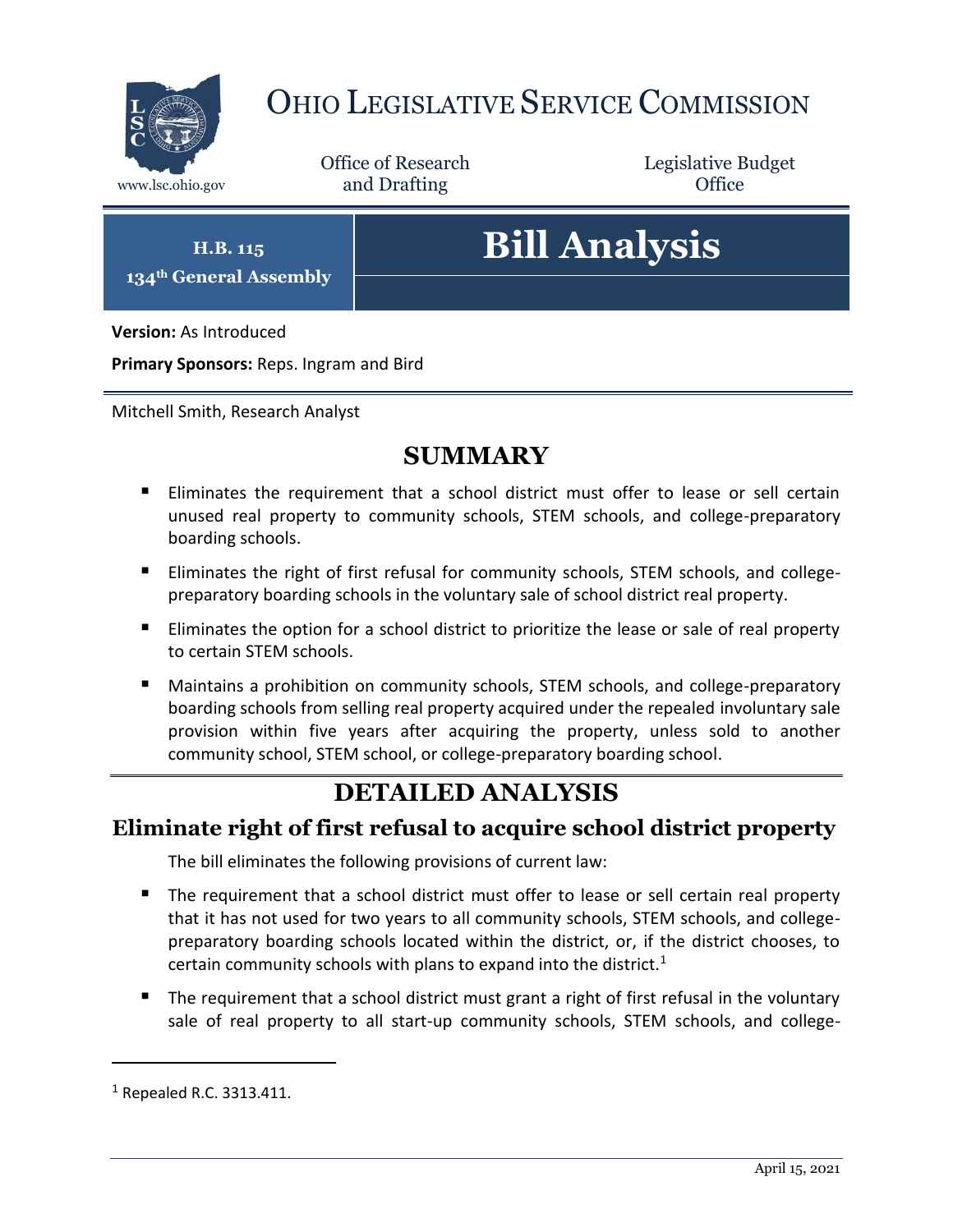preparatory boarding schools within that district. Community schools that meet the statutory definition of "high-performing" are granted priority in such transactions. $2$ 

■ The option for a school district to prioritize the sale or lease of real property to a STEM school over all other potential buyers, if that STEM school meets certain statutory requirements.<sup>3</sup>

These provisions are explained in greater detail under "**Background**" below.

#### **Prohibition on reselling property**

The bill maintains a prohibition on community schools, STEM schools, and collegepreparatory boarding schools that acquired real property under the involuntary sale provision repealed by the bill from selling that property within five years after acquiring it, unless the property is being sold or transferred to another community school, STEM school, or collegepreparatory boarding school.<sup>4</sup>

#### **Background**

#### **Involuntary lease or sale of real property**

Current law requires a school district with real property that has been used for school operations since July 1, 1998, but has not been used for that purpose for two years, to offer to lease or sell that property to community schools, college-preparatory boarding schools, and STEM schools located within the district. Community schools that meet the statutory definition of "high-performing" must be given priority in such transactions. Districts also may offer the property to existing community schools located outside the district, if those schools have plans, stipulated in their contracts with their sponsors, to relocate to the district.<sup>5</sup>

#### **"High-performing" community schools**

For this purpose and for voluntary sales as described below, the law defines a "highperforming community school" as one that either:

- 1. Received a grade of "A," "B," or "C" for the performance index score or has increased its performance index score for the previous three years, and received a grade of "A" or "B" for the value-added progress dimension on its most recent state report card rating; or
- 2. If it serves only grades K through 3, received a grade of "A" or "B" for making progress in literacy on its most recent report card; or

 $\overline{a}$ 

<sup>2</sup> Repealed R.C. 3313.413.

<sup>3</sup> Repealed R.C. 3313.412.

<sup>&</sup>lt;sup>4</sup> New R.C. 3313.411. Similar to Repealed R.C. 3313.411(E).

<sup>5</sup> Repealed R.C. 3313.411.